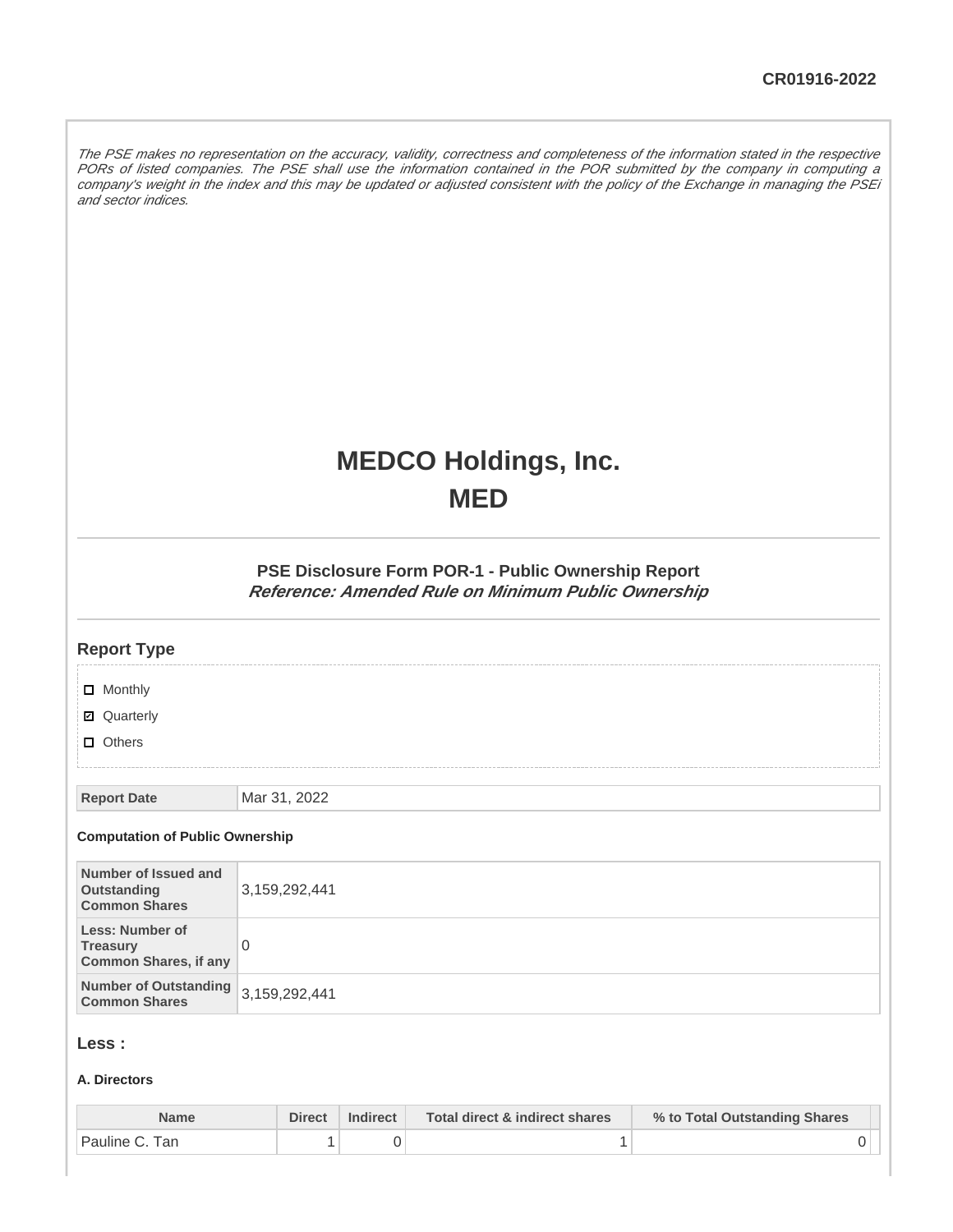| Dionisio E. Carpio, Jr.  | 1,000  | 1,000  |  |
|--------------------------|--------|--------|--|
| Bobby Cheng Sai Chong    |        |        |  |
| Edna D. Reyes            | 50,000 | 50,000 |  |
| Juan Victor S. Tanjuatco |        |        |  |
| Rodolfo B. Fernandez     |        |        |  |
| Magher S. Baul           |        |        |  |
|                          | 51,011 | 51,011 |  |

## **B. Officers**

| <b>Name</b>                             |  | Direct Indirect Total direct & indirect shares \% to Total Outstanding Shares |
|-----------------------------------------|--|-------------------------------------------------------------------------------|
| Bobby Cheng Sai Chong (same as above)   |  |                                                                               |
| Dionisio E. Carpio, Jr. (same as above) |  |                                                                               |
| Pauline C. Tan (same as above)          |  |                                                                               |
|                                         |  |                                                                               |

## **C. Principal/Substantial Stockholders**

| <b>Name</b>                    | <b>Direct</b> |               | Indirect   Total direct & indirect shares   % to Total Outstanding Shares |
|--------------------------------|---------------|---------------|---------------------------------------------------------------------------|
| Bonham Strand Investments Ltd. | 2.201.179.241 | 2,201,179,241 | 69.67                                                                     |
| Citivest Asia Limited          | 322,314,874   | 322.314.874   | 10.2                                                                      |
|                                | 2,523,494,115 | 2,523,494,115 | 79.87                                                                     |

#### **D. Affiliates**

| <b>Name</b> | <b>Direct</b> | <b>Indirect</b> | Total direct & indirect shares | % to Total Outstanding Shares |  |
|-------------|---------------|-----------------|--------------------------------|-------------------------------|--|
|             |               |                 |                                |                               |  |
|             |               |                 |                                |                               |  |

#### **E. Government**

| <b>Name</b> | <b>Direct</b> | <b>Indirect</b> | Total direct & indirect shares | % to Total Outstanding Shares |  |
|-------------|---------------|-----------------|--------------------------------|-------------------------------|--|
|             |               |                 |                                |                               |  |
|             |               |                 |                                |                               |  |

#### **F. Banks**

| <b>Name</b> | <b>Direct</b> | <b>Indirect</b> | Total direct & indirect shares | % to Total Outstanding Shares |
|-------------|---------------|-----------------|--------------------------------|-------------------------------|
|             |               |                 |                                |                               |
|             |               |                 |                                |                               |

# **G. Employees**

| <b>Name</b> | <b>Direct</b> | <b>Indirect</b> | Total direct & indirect shares | % to Total Outstanding Shares |  |
|-------------|---------------|-----------------|--------------------------------|-------------------------------|--|
|             |               |                 |                                |                               |  |
|             |               |                 |                                |                               |  |

## **H. Lock-Up Shares**

| Name | Direct | Indirect | Total direct & indirect shares | % to Total Outstanding Shares |  |
|------|--------|----------|--------------------------------|-------------------------------|--|
|      |        |          |                                |                               |  |